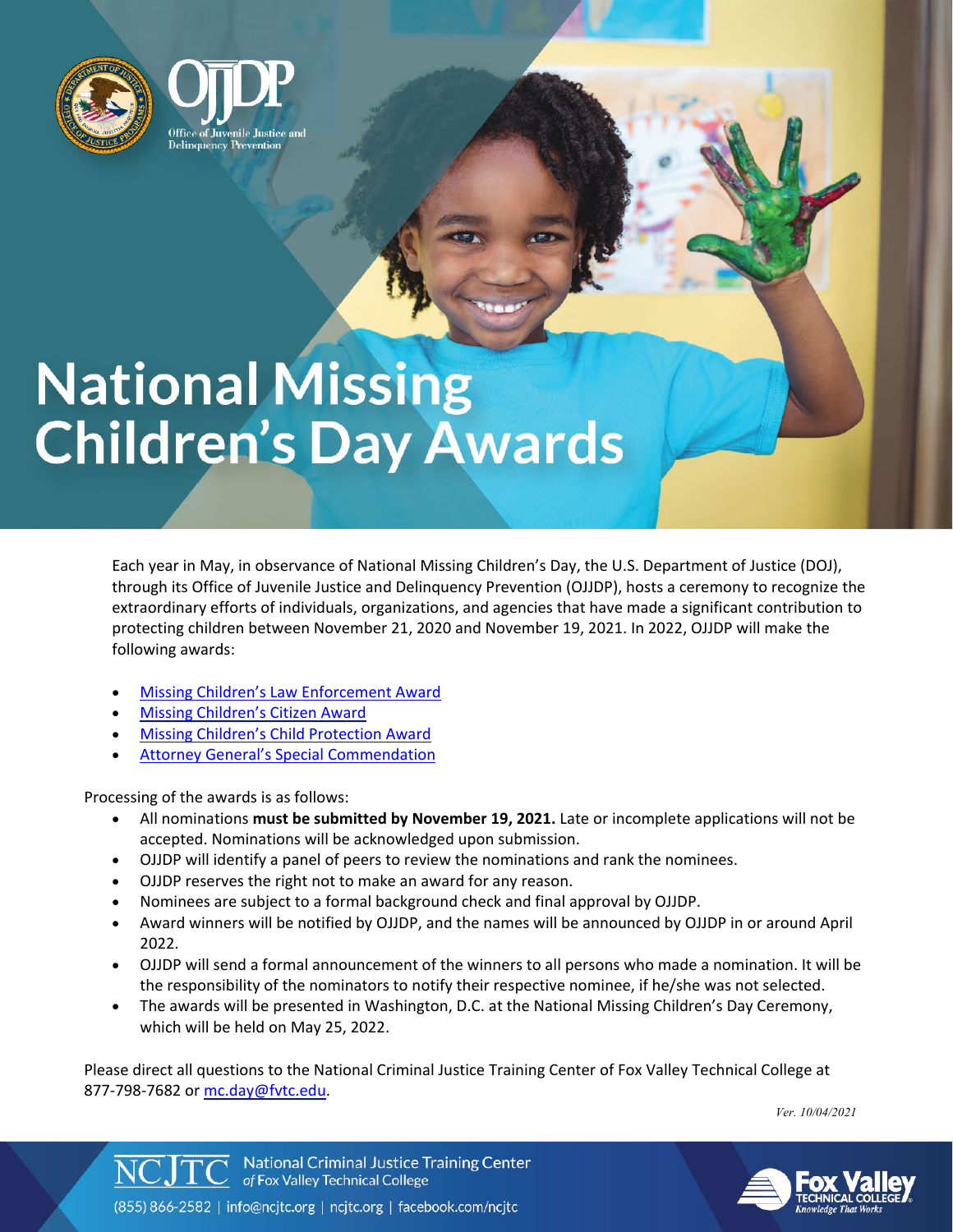



# **Missing Children's Law Enforcement Award**

## **Guidelines**

The award is intended to recognize the extraordinary efforts of an active duty law enforcement officer or officers who has made a significant investigative or program contribution to the safety of children.

- Nominations will not be accepted from relatives or friends; nor will self-nominations be accepted.
- The exemplary actions of the individual(s) nominated for the award must have taken place between November 21, 2020 and November 19, 2021.
- Nominees must be United States citizens.
- Incomplete applications will not be accepted.
- Nominees are subject to a formal background check and final approval by OJJDP.
- OJJDP reserves the right not to make an award for any reason.
- All submitted materials become the property of OJJDP.

## **Nominee Criteria**

- All nominees must be active members of the law enforcement community.
- All nominees must meet at least one of the following criteria:
	- 1. Were actively involved in an investigation leading to the recovery of missing or abducted child or children.
	- 2. Developed a program, policy, or guidelines that significantly improved the safety of children.
	- 3. Made a significant impact on missing or abducted children's issues or programs at the department, county, regional, state, or national level.

## **Nomination**

Complete the [online nomination form,](https://fvtc.az1.qualtrics.com/jfe/form/SV_73AflrSHk285VDE) including a description of the action or contribution of the nominee(s) in 500 words or fewer. If more than one individual is being nominated, please submit contact information for all individuals and describe each person's role.

## **Contribution Summary**

The summary must describe, in detail, each nominee's contribution, which may involve either an extraordinary investigation or a significant program contribution. Where possible, list the outcomes of the activity—number of arrests, number of children rescued/impacted, state/local impact, charges filed, trial outcome, if available, etc. The description should include all relevant participating agencies, including any federal entities, and outline the role each nominee played. The nominator may include links to additional materials (e.g., newspaper articles, press releases, awards, letters of support, etc.) within the application.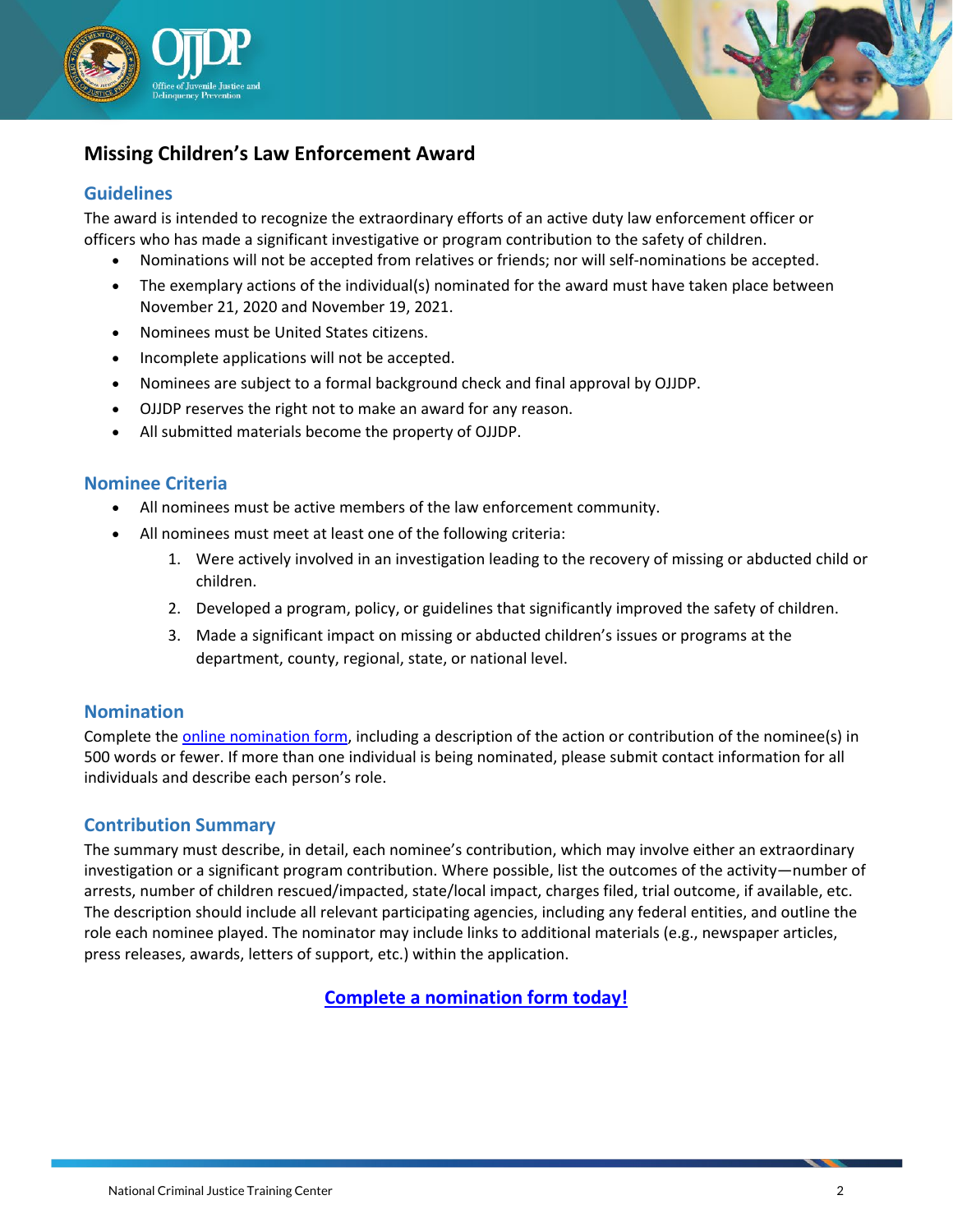



# **Missing Children's Citizen Award**

## **Guidelines**

The award is intended to recognize the courageous act of a private individual or individuals whose actions directly helped to safely recover a missing/abducted child or children. This award recognizes the extraordinary vigilance and valiant actions of concerned citizens.

- Nominations will not be accepted from relatives or friends; nor will self-nominations be accepted.
- The exemplary actions of the individual(s) nominated for the award must have taken place between November 21, 2020 and November 19, 2021.
- Nominees must be United States citizens.
- Incomplete applications will not be accepted.
- Nominees are subject to a formal background check and final approval by OJJDP.
- OJJDP reserves the right not to make an award for any reason.
- All submitted materials become the property of OJJDP.

## **Nominee Criteria**

- The nominee(s) must be an individual or individuals who actively participated in the recovery of a child or children.
- The nominee(s) must meet at least one of the following criteria:
	- 1. Individual actions resulted in the recovery of a missing/abducted child or children.
	- 2. Collaborated with law enforcement and other community partners to recover a missing/abducted child or children.
	- 3. Provided operational support to law enforcement for the purpose of recovering a missing/abducted child or children.

## **Nomination**

Complete the **online nomination form**, including a description of the action or contribution of the nominee(s) in 500 words or fewer. If more than one individual is being nominated, please submit contact information for all individuals and describe each person's role.

## **Contribution Summary**

The summary must describe, in detail, each nominee's contribution. The description should include all relevant participating agencies, including any federal entities. The nominator may include links to additional materials within the application.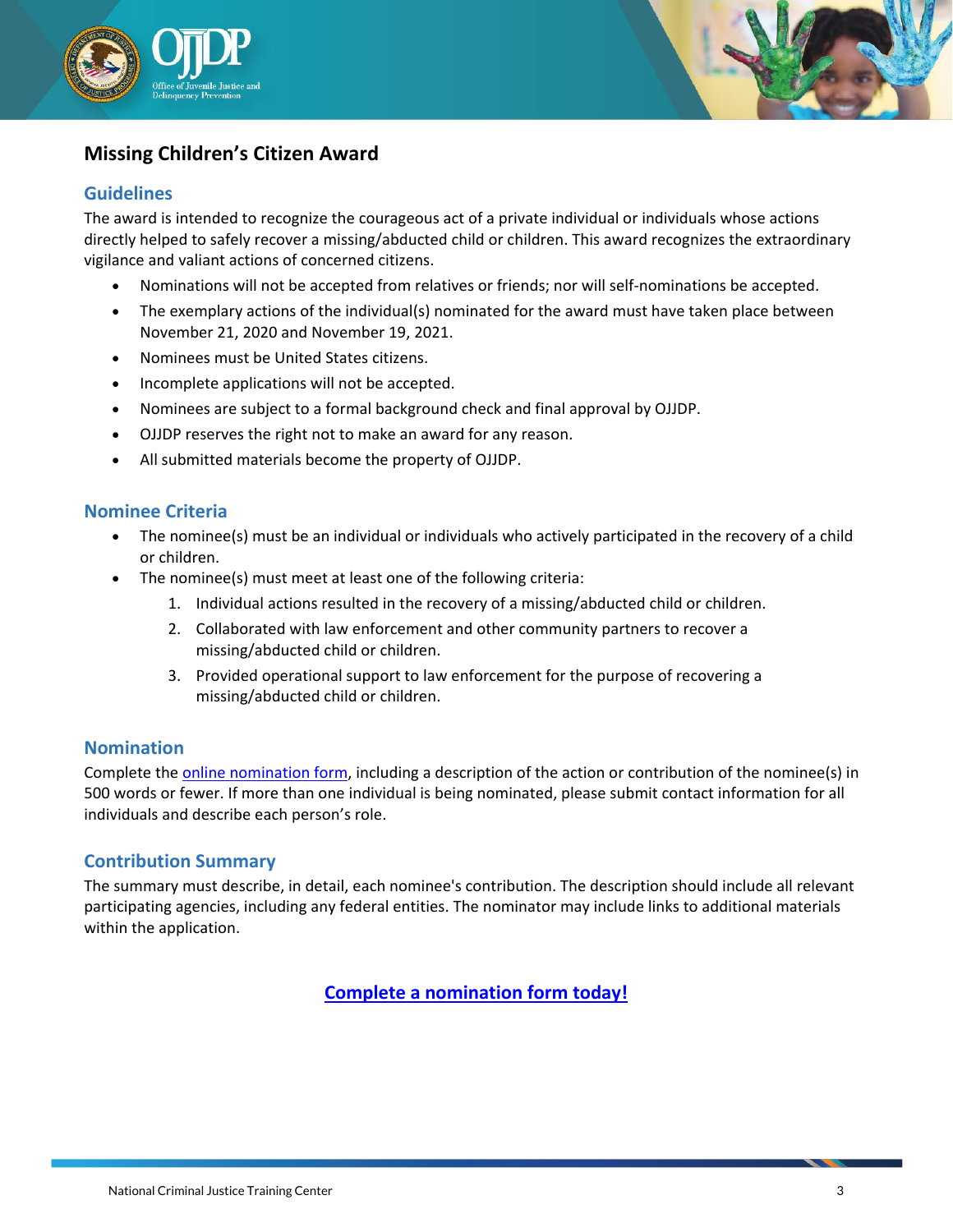



# **Missing Children's Child Protection Award**

## **Guidelines**

The award is intended to recognize the efforts of child protective services agency personnel, an individual law enforcement officer (including police, sheriffs, and prosecutors), or other multidisciplinary professionals who work exclusively in the field of child protection. If other agencies are involved, it is the responsibility of the nominator to coordinate with them and submit one nomination.

- Nominations will not be accepted from relatives or friends; nor will self-nominations be accepted.
- The exemplary actions of the individual(s) nominated for the award must have taken place between November 21, 2020 and November 19, 2021.
- Nominees must be United States citizens.
- Incomplete applications will not be accepted.
- Nominees are subject to a formal background check and final approval by OJJDP.
- OJJDP reserves the right not to make an award for any reason.
- All submitted materials become the property of OJJDP.

#### **Nominee Criteria**

- All nominees must be active child protective service agency personnel, law enforcement officer (police, sheriff, or prosecutor), or other multidisciplinary professional who works exclusively in the field of child protection.
- All nominees must meet at least one of the following criteria:
	- 1. Was actively involved in an investigation leading to the protection of a child or children from victimization.
	- 2. Developed new policies or guidelines that significantly improved the safety and protection of children from abuse or victimization.
	- 3. Made a significant impact on child protection at the department, county, regional, state, or national level.

#### **Nomination**

Complete the [online nomination form,](https://fvtc.az1.qualtrics.com/jfe/form/SV_eUPaHTmQUPvWaG2) including a description of the action or contribution of the nominee(s) in 500 words or fewer. If more than one individual is being nominated, please submit contact information for all individuals and describe each person's role.

## **Contribution Summary**

The summary must describe, in detail, each nominee's contribution, which may involve either an extraordinary investigation or a significant contribution to child safety. Where possible, list the outcomes of the activity number of arrests, number of children rescued/impacted, state/local impact, number of defendants, charges filed, trial outcome, if available, etc. The description should include all relevant participating agencies, including any federal entities. The nominator may include links to additional materials within the application.